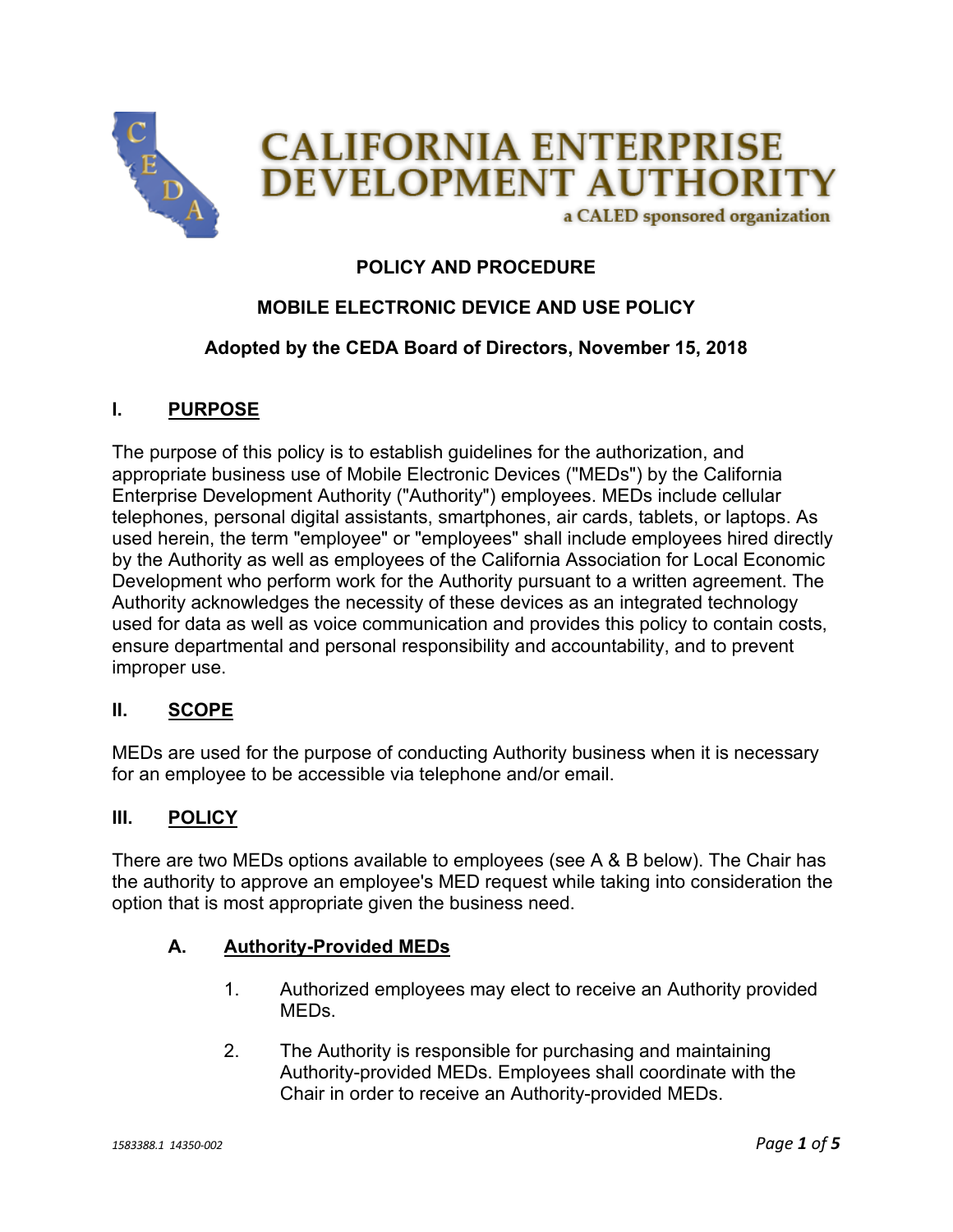- 3. Authority provided MEDs are intended to be used solely for Authority business with de minimis personal use.
- 4. Records and communications related to Authority business that are stored on an Authority provided MEDs may be subject to disclosure per a California Public Records Act request.
- 5. Records and communications related to Authority business made, received, or retained on Authority provided MEDs are subject to the Authority's record and retention policies and procedures.

## **B. Personally Owned MEDs**

- 1. Employees may elect to use a personally owned MED for business use, however, the Authority will not be responsible for any cost associated with purchasing and maintaining personally owned MEDs. However, the Authority may provide reimbursement for service costs when approved in advance by writing.
- 2. The use of an employee's personal MEDs for Authority business is voluntary and allowing access to the Authority's network from a personal MEDs is granted for the employee's convenience.
- 3. Employees electing to use a personally owned MED are responsible for all replacement and repair costs for their MEDs. The Authority assumes no liability for loss or damage to any personally owned MEDs.
- 4. Employees shall use good judgment when selecting a personally owned MED for Authority business use and when selecting a service provider, taking into consideration service area (coverage), Authority standards, policies and procedures.
- 5. Employees using a personally owned MED shall maintain an active and functional MED and shall report any loss of functionality of the device to their supervisor within one (1) business day. Supervisors shall report the loss of functionality to the Chair within one (1) business day.
- 6. Records and communications related to Authority business on an Authority approved personally owned MED or a personally owned MED used to conduct Authority business, may be subject to disclosure per a California Public Records Act request.
- 7. Records and communications related to Authority business made, received, or retained on a personally owned MEDs are subject to the Authority's record and retention policies and procedures.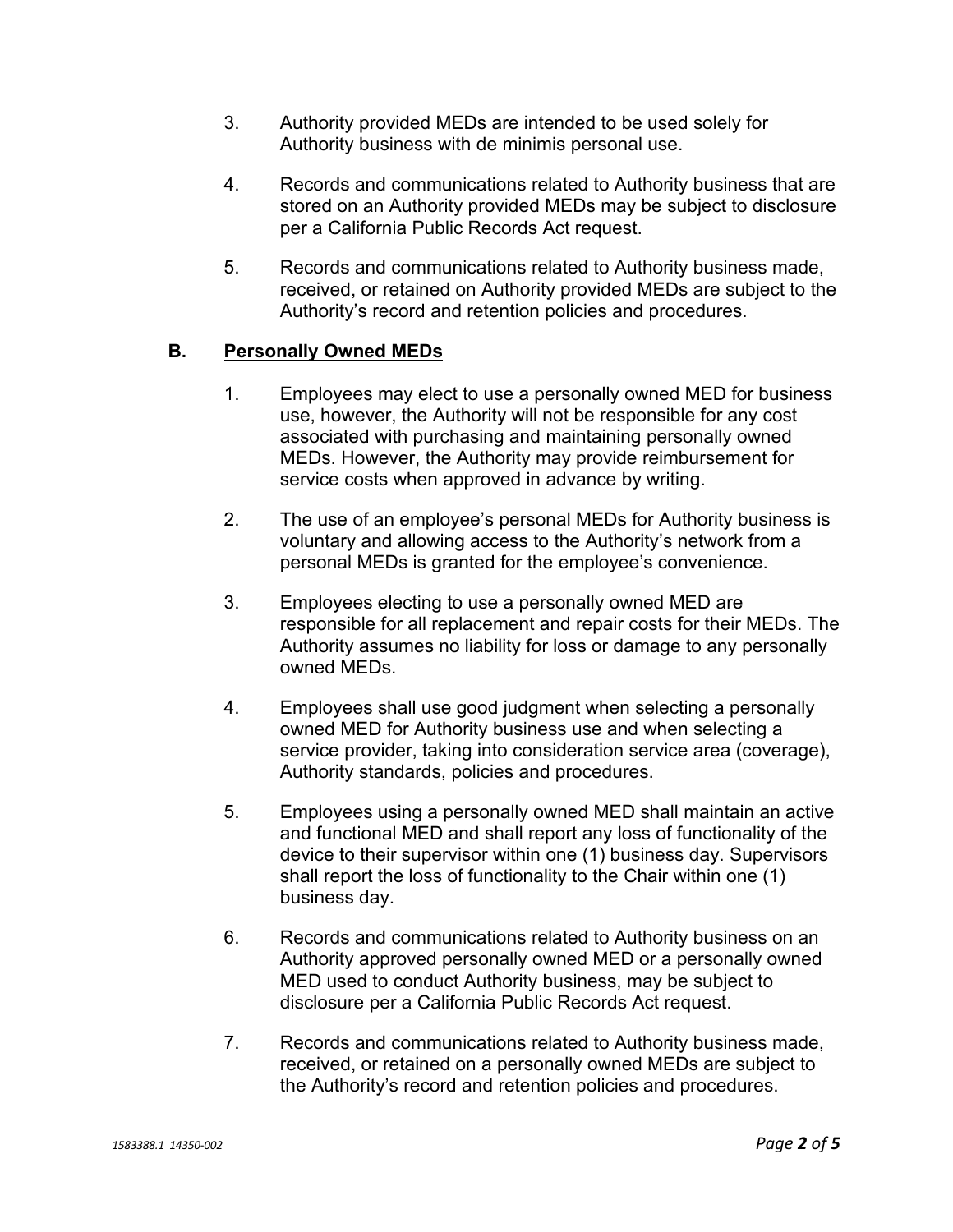## **IV. PRIVACY**

When using an Authority provided MEDs, or when conducting Authority business on personally owned MEDs, the Authority cannot and does not imply, extend, or guarantee any "right to privacy" for voice calls and/or electronic communications including, but not limited to, call detail records, logs, voice mail messages, data storage, text messages, emails, address books, and the tracking of physical location.

## **V. REVIEW OF DEVICES IN RESPONSE TO A CALIFORNIA PUBLIC RECORDS ACT REQUEST**

Upon receipt of a written California Public Records Act ("CPRA") request, Authority management will identify employees who may have responsive documents. Those employees are required to search for documents in response to a CPRA request in good faith. The employee's search will include Authority devices and accounts and any personal accounts and devices the employee uses to conduct Authority business. The employee alone will be responsible for searching his or her personal accounts and devices. To comply with the law and to protect the privacy of its employees, the Authority will take the following steps:

- 1. Identify the employee(s) who may have documents relevant to the request.
- 2. Communicate the scope of the request to those employees.
- 3. Request that the employee(s) search his or her personal files, accounts, and devices for materials responsive to the request.
- 4. If an employee(s) wants to withhold documents that could be potentially responsive to the request, the employee shall submit an affidavit to the Authority and a reviewing court, if applicable, that states why the documents are a personal record and not a public record.

# **VI. RESPONSIBILITY AND ACCOUNTABILITY**

#### **A. Appropriate MEDs Use**

- 1. Employees using Authority provided MEDs to access email will abide by and remain apprised of changes to all Authority policies, including the Authority's Electronic Media Policy as it pertains to Authority email access and use.
- 2. MEDs should not be used to store confidential and/or sensitive data. Since these devices can be lost or stolen, employees shall ensure that these devices are used in full accordance with Authority security policies.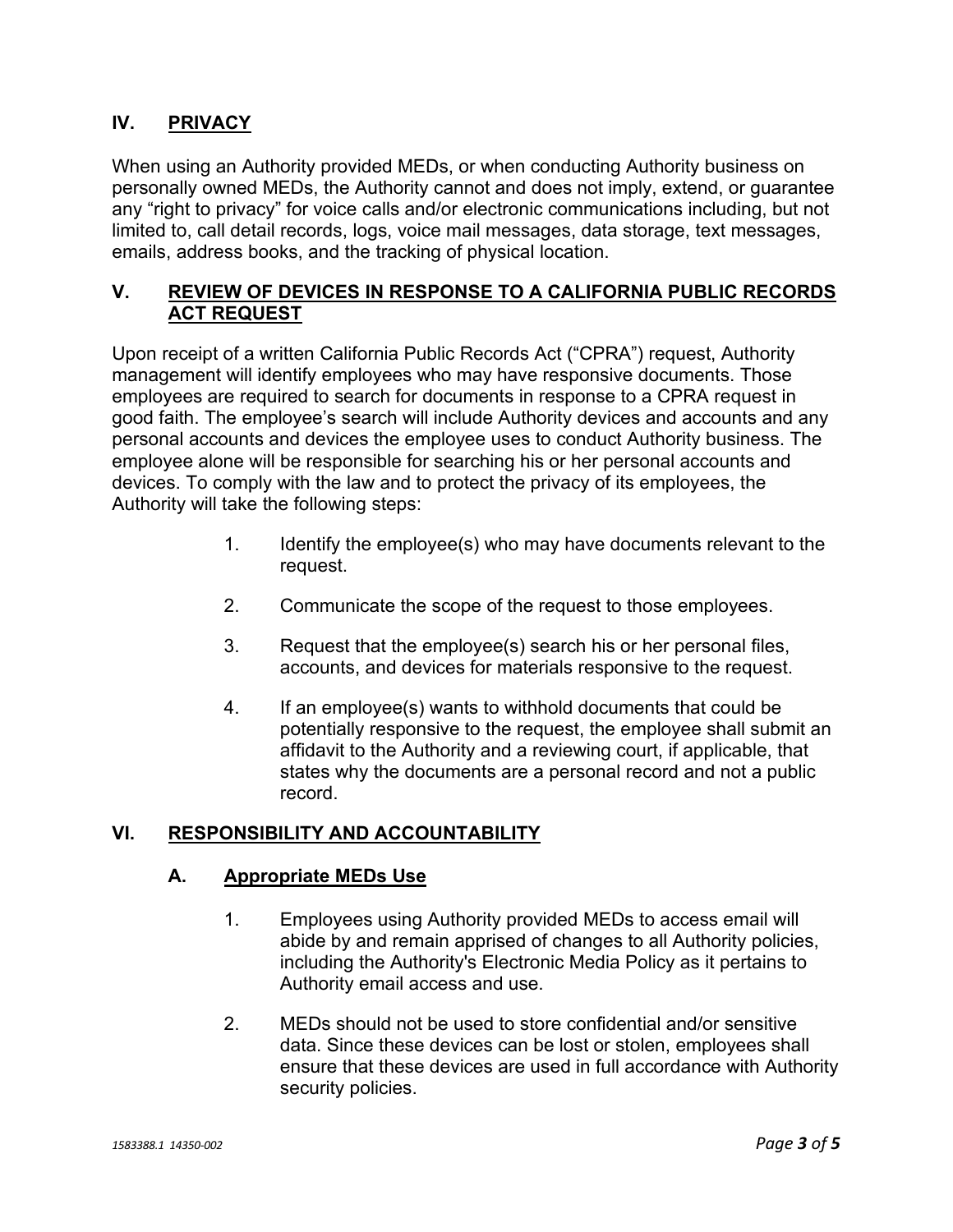- 3. In California, state law prohibits talking on a cell phone without a hands-free device while driving. In addition, state law prohibits writing, sending, or reading text-based communications on a mobile device while driving a motor vehicle. An employee who is issued a ticket or fine as a result of violating either of these laws while operating an Authority vehicle or a personal vehicle on Authority business shall be solely responsible for costs resulting from such actions.
- 4. Employees shall not use Authority provided or Authority approved personal MEDs in any way as to violate federal, state, or local laws including, but not limited to, the public meeting requirements of the Brown Act. Employees shall not use Authority provided or Authority approved personal MEDs in any way that would violate an Authority policy.
- 5. Employees shall not use Authority-provided MED's for personal business or any other purpose not related to District business.
- 6. Employees shall not use the Authority-provided or Authorityapproved personal MED's to deliberately propagate any virus or other hostile computer program or file, to disable or overload any computer system or network, or to circumvent any system intended to protect the privacy or security of another user.

# **B. Consequences of Misuse**

- 1. The Authority expects that its employees will use MEDs in an ethical and appropriate manner and in accordance with Authority policies. Employees shall refrain from using sexually explicit language, abusive language or profanity when using MEDs for Authority business.
- 2. Excessive misuse or abuse of Authority provided MEDs may result in employee reimbursement for charges, loss of the use of the device, and/or disciplinary action.
- 3. The Authority reserves the right to terminate an employee's MEDs privilege to use Authority provided or personally owned MEDs at any time for any reason.

# **VII. SECURITY**

Regardless of the MED option that is chosen (Authority Provided MEDs or Personally Owned MEDs), all MEDs connected to the Authority network are required to have antivirus software installed.